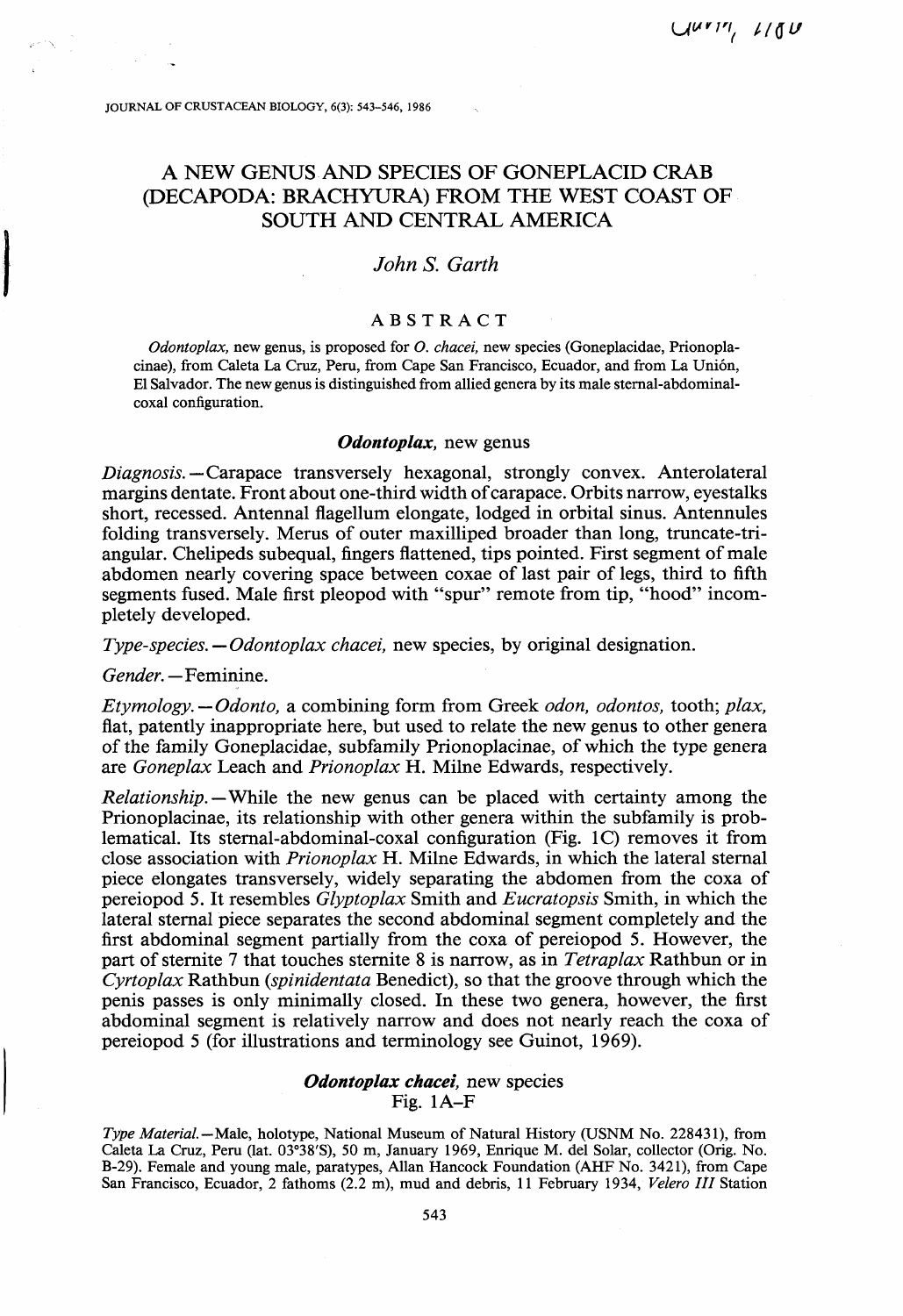

Fig. 1. *Odontoplax chacei,* new genus, new species, male holotype. A, dorsal view; B, right frontal view; C, left sternal-abdominal view at level of fifth pereiopod; al, a2, a3, first, second, and third abdominal segments; st7, st8, seventh and eighth sternites; ex, coxa of fifth pereiopod; D, right third maxilliped; E, abdomen; F, right first pleopod (gonopod).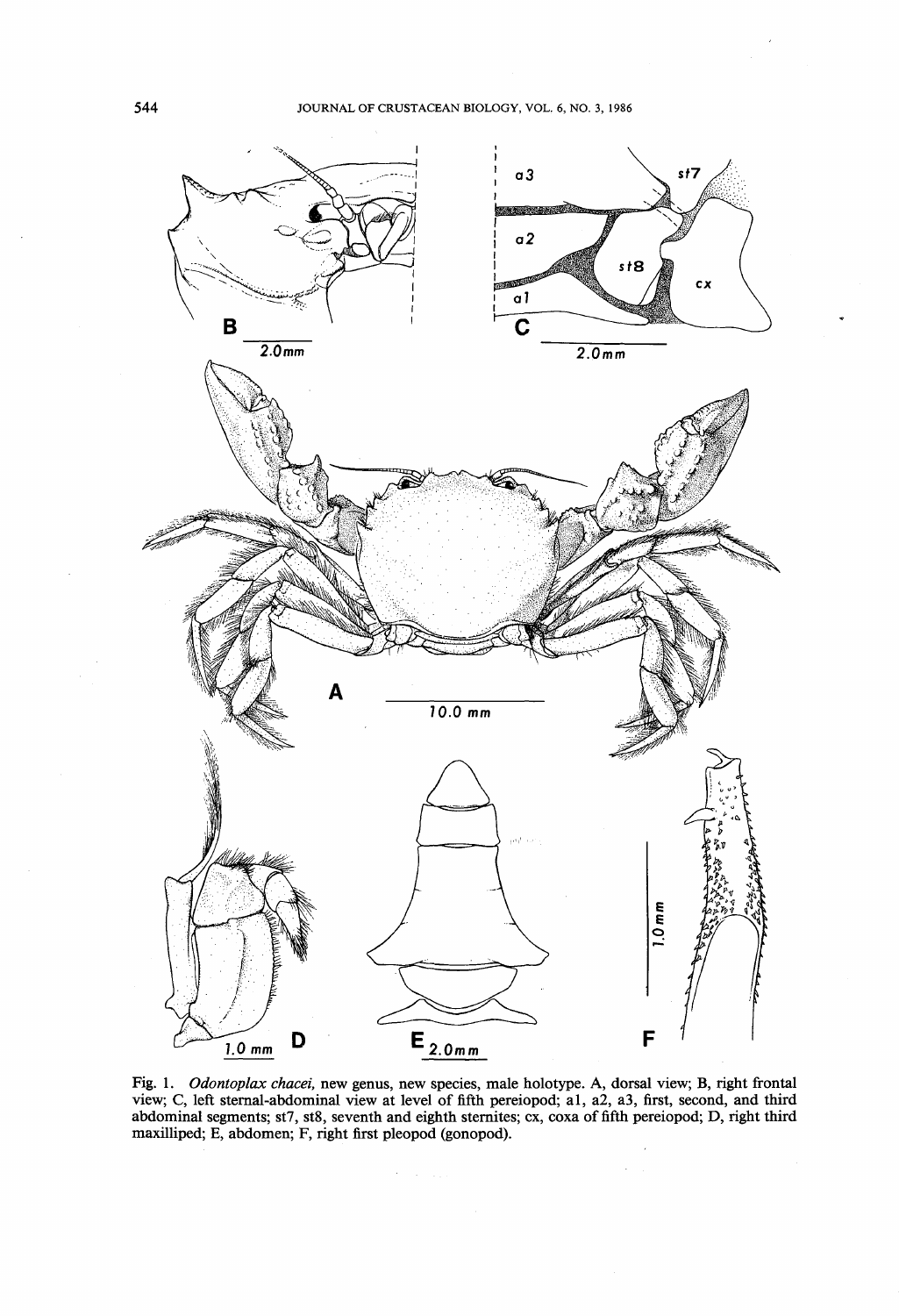215-34. Male, paratype, Universidad de Costa Rica, from Departamento La Union, El Salvador, sublittoral, in oyster catch, rocky, 23 July 1978, M. Wolterding, collector.

*Measurements.* — Holotype male (USNM): length of carapace 11.0 mm, width of carapace 13.1 mm, length of cheliped 22.0 mm, of chela 12.4 mm, of dactyl 7.5 mm, height of palm 6.6 mm. Paratype female (AHF): length of carapace 6.8 mm, width of carapace 7.8 mm. Paratype male (AHF): length of carapace 5.2 mm, width of carapace 6.0 mm. Paratype male (UCR): length of carapace 11.0 mm, width of carapace 13.2 mm.

*Diagnosis.* —Carapace subhexagonal, highly convex. Three anterolateral marginal teeth, third tooth largest. Chelipeds massive, fingers broad, compressed. Male abdomen with segment 1 broad, nearly reaching coxa of pereiopod 5. Male pleopod 1 with spur remote from tip, hood reduced or wanting.

*Description.* —Carapace subhexagonal, broader than long, highly convex, almost semicylindrical anteroposteriorly, less so from side to side, surface superficially smooth, microscopically granulate, and sparsely hairy. Front medially advanced, frontal lobes separated from one another by a narrow V, and from the less advanced but similarly contoured preorbital lobes by broad, shallow concavity. Orbits narrow, transversely oblique; eyestalks short, immovable, corneas faintly pigmented. Postorbital lobe lacking above, but infraorbital lobe at level of inner suborbital lobe; this lobe equally advanced with median frontal lobes. Anterolateral margins arcuate, armed with 3 teeth, first tooth remote from orbit, second close to first; these 2 rounded in manner of frontal and suborbital lobes; third tooth acute, forward curving, upward inclined, separated from second tooth by distance greater than that separating second tooth from first; all teeth with finely denticulate margins, that of third tooth continued posteriorly as crest. Carapace constricted at base of third tooth, then flaring to widest portion. Posterior margin sinuous, rimmed.

Merus of external maxillipeds truncate-triangular; palp coarse.

Chelipeds massive, right slightly larger; merus with superior subterminal tubercle and inferior dentate crest; carpus and manus coarsely tuberculate, tubercles of inner row of carpus angled toward blunt inner spine with lesser tubercle below it; those of manus in 3 rows of from 4-6 tubercles each. Fingers broad, compressed, triangular, inwardly concave, outwardly ribbed, meeting without gape, edges denticulate, tips crossing.

Pereiopods moderately long, slender, unarmed, hairy-margined, dactyls as long as their propodi, straight or slightly incurving, dactyl of last pereiopod also upcurving.

Male abdomen with first and third segments broad, second segment narrow; first segment nearly reaching coxa of fifth pereiopod, separated from third by eighth sternite; low tubercle on either side of third segment basally; third to fifth segments fused, sides concave; sixth segment broadly rectangular; seventh segment triangular, tip rounded.

Male first pleopod robust, cylindrical, slightly tapering toward tip, densely shortsetose. Three elements of "spur," "spine," and "hood" associated with Prionoplacinae (as also with Panopeinae of family Xanthidae) present, spur more remote from tip, spine less upstanding, hood less developed than usual.

*Remarks.—* The frontal view (Fig. IB) makes clear the relationship of the three anterolateral spines, on a level with the upper orbital margin, with the two infraorbital lobes, on a distinctly lower level. The apparent lateral spine is a backward